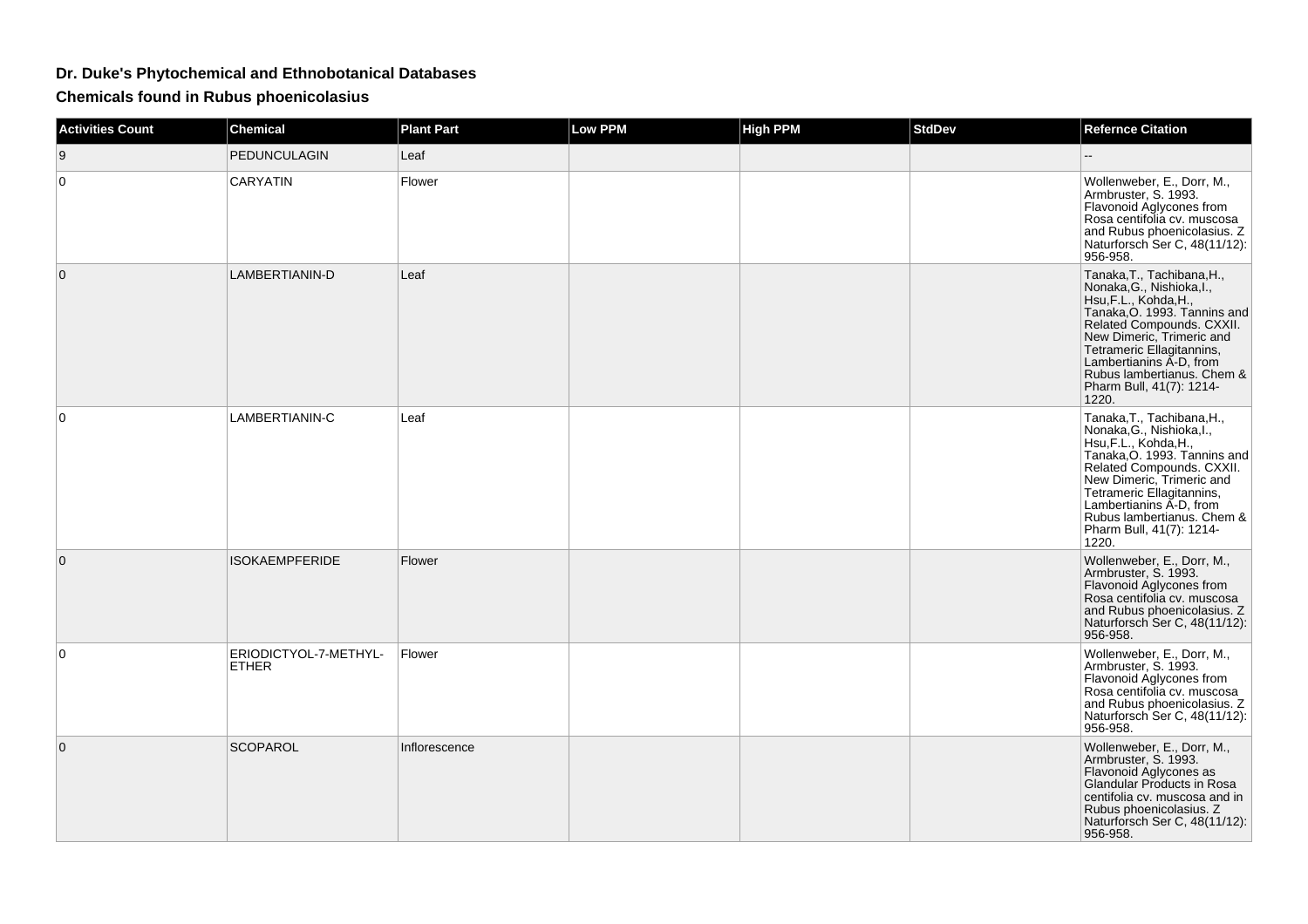| <b>Activities Count</b> | <b>Chemical</b>                           | <b>Plant Part</b> | <b>Low PPM</b> | <b>High PPM</b> | <b>StdDev</b> | <b>Refernce Citation</b>                                                                                                                                                                                                                                 |
|-------------------------|-------------------------------------------|-------------------|----------------|-----------------|---------------|----------------------------------------------------------------------------------------------------------------------------------------------------------------------------------------------------------------------------------------------------------|
| 10                      | <b>ERIODICTYOL</b>                        | Flower            |                |                 |               | Wollenweber, E., Dorr, M.,<br>Armbruster, S. 1993.<br>Flavonoid Aglycones from<br>Rosa centifolia cv. muscosa<br>and Rubus phoenicolasius. Z<br>Naturforsch Ser C, 48(11/12):<br>956-958.                                                                |
| 5                       | SANGUIIN-H-6                              | Leaf              |                |                 |               | Okuda, T., Yoshida, T.,<br>Hatano, T., Iwasaki, M.,<br>Kubo, M., Orime, T.,<br>Yoshizaki, M., Naruhashi, N.<br>1992. Hydrolysable Tannins<br>as Chemotaxonomic Markers<br>in the Rosaceae.<br>Phytochemistry, 31(9): 3091-<br>3096.                      |
| 0                       | CYANIDIN-3-O-BETA-D-<br><b>RUTINOSIDE</b> | Fruit             |                |                 |               | Torre, L. C., Barritt, B. H.<br>1977. Quantitative Evaluation<br>of Rubus Fruit Anthocyanin<br>Pigments. J. Food Sci., 42:<br>488.                                                                                                                       |
| $\mathbf{1}$            | SANGUIIN-H-11                             | Leaf              |                |                 |               | Okuda, T., Yoshida, T.,<br>Hatano, T., Iwasaki, M.,<br>Kubo, M., Orime, T.,<br>Yoshizaki, M., Naruhashi, N.<br>1992. Hydrolysable Tannins<br>as Chemotaxonomic Markers<br>in the Rosaceae.<br>Phytochemistry, 31(9): 3091-<br>3096.                      |
| 0                       | <b>CHRYSANTHEMIN</b>                      | Fruit             |                |                 |               | Torre, L. C., Barritt, B. H.<br>1977. Quantitative Evaluation<br>of Rubus Fruit Anthocyanin<br>Pigments. J. Food Sci., 42:<br>488.                                                                                                                       |
| $\overline{2}$          | QUERCETIN-3'-<br><b>METHYLETHER</b>       | Flower            |                |                 |               | Wollenweber, E., Dorr, M.,<br>Armbruster, S. 1993.<br>Flavonoid Aglycones from<br>Rosa centifolia cv. muscosa<br>and Rubus phoenicolasius. Z<br>Naturforsch Ser C, 48(11/12):<br>956-958.                                                                |
| 77                      | CHLOROGENIC-ACID                          | Leaf              |                |                 |               | Okuda, T., Yoshida, T.,<br>Hatano, T., Iwasaki, M.,<br>Kubo, M., Orime, T.,<br>Kubo, M., Orime, T., Yoshizaki, M., Naruhashi, N.<br>1992. Hydrolysable Tannins<br>as Chemotaxonomic Markers<br>in the Rosaceae.<br>Phytochemistry, 31(9): 3091-<br>3096. |